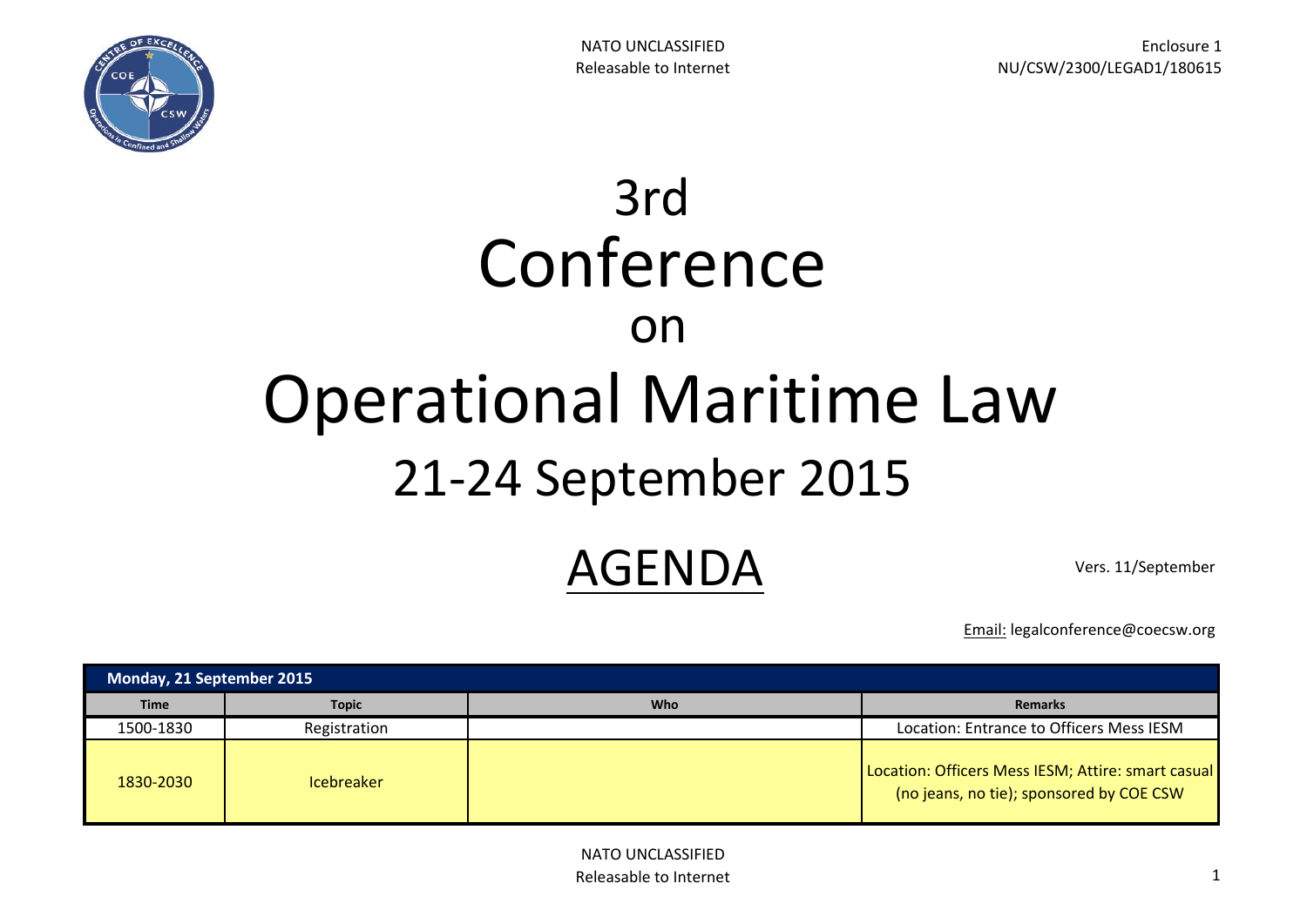| Tuesday, 22 September 2015 |                                                  |                                                                                                                                                      |                                                                                      |
|----------------------------|--------------------------------------------------|------------------------------------------------------------------------------------------------------------------------------------------------------|--------------------------------------------------------------------------------------|
| <b>Time</b>                | <b>Topic</b>                                     | <b>Who</b>                                                                                                                                           | <b>Remarks</b>                                                                       |
| 0800-0830                  | Registration                                     |                                                                                                                                                      | Location: IESM; Attire: MIL-daily working uniform<br>(office), CIV - business attire |
| 0830-0845                  | Welcome address COE CSW                          | CAPT DEU N Jan C. Kaack,<br>Director COE CSW                                                                                                         |                                                                                      |
| 0845-0900                  | Welcome address PRT                              | RADM PRT N António Maria Mendes Calado, Admiral<br>Director of Staff                                                                                 |                                                                                      |
| 0900-1015                  | Opening Keynote Speech                           | VADM USA N Foggo, COM U.S. 6th Fleet;<br>COM Naval Striking and Support Forces NATO                                                                  |                                                                                      |
| 1015-1030                  | <b>Group Photo</b>                               |                                                                                                                                                      |                                                                                      |
| 1030-1230                  | <b>Rescue and Assistance at Sea</b>              | Lead: CAPT USA N (ret.) Brian Wilson,<br>Deputy Director, Global Maritime Operational Threat<br>Response Coordination Center, Washington D.C.        | Panel                                                                                |
| 1030-1100                  | The Legal Basis of Search and<br>Rescue          | CAPT USA CG Patrick McGuire, Chief, Office of<br>Maritime and International Law, U.S. Coast Guard<br>Headquarters, Washington, D.C.                  |                                                                                      |
| 1100-1130                  | Use of Force Issue in Search and<br>Rescue       | CDR USA CG Cassie Kitchen, Military Professor,<br>Stockton Center for the Study of International Law, U.S.<br>Naval War College, Newport             |                                                                                      |
| 1130-1200                  | Search and Rescue and the Praxis<br>for Warships | CDR USA CG (ret.) Rick Button, Chief, Coordination<br>Division U.S. Coast Guard; Secretary, National Search<br>and Rescue Committee, Washington D.C. |                                                                                      |
| 1200-1230                  | Use of Force during Rescue Ops                   | All panelists                                                                                                                                        | Group discussion                                                                     |
| 1230-1400                  | <b>Business Lunch</b>                            |                                                                                                                                                      |                                                                                      |
| 1400-1500                  | <b>Law of Armed Conflict</b>                     |                                                                                                                                                      |                                                                                      |
| 1400-1500                  | Neutral and Enemy Vessels in<br>Naval Warfare    | Professor CDR DEU N (res.) Wolff Heintschel von<br>Heinegg, University Frankfurt/Oder                                                                | Lecture                                                                              |
| 1600-2000                  | <b>Social Program</b>                            |                                                                                                                                                      | <b>Dress Code: Casual</b>                                                            |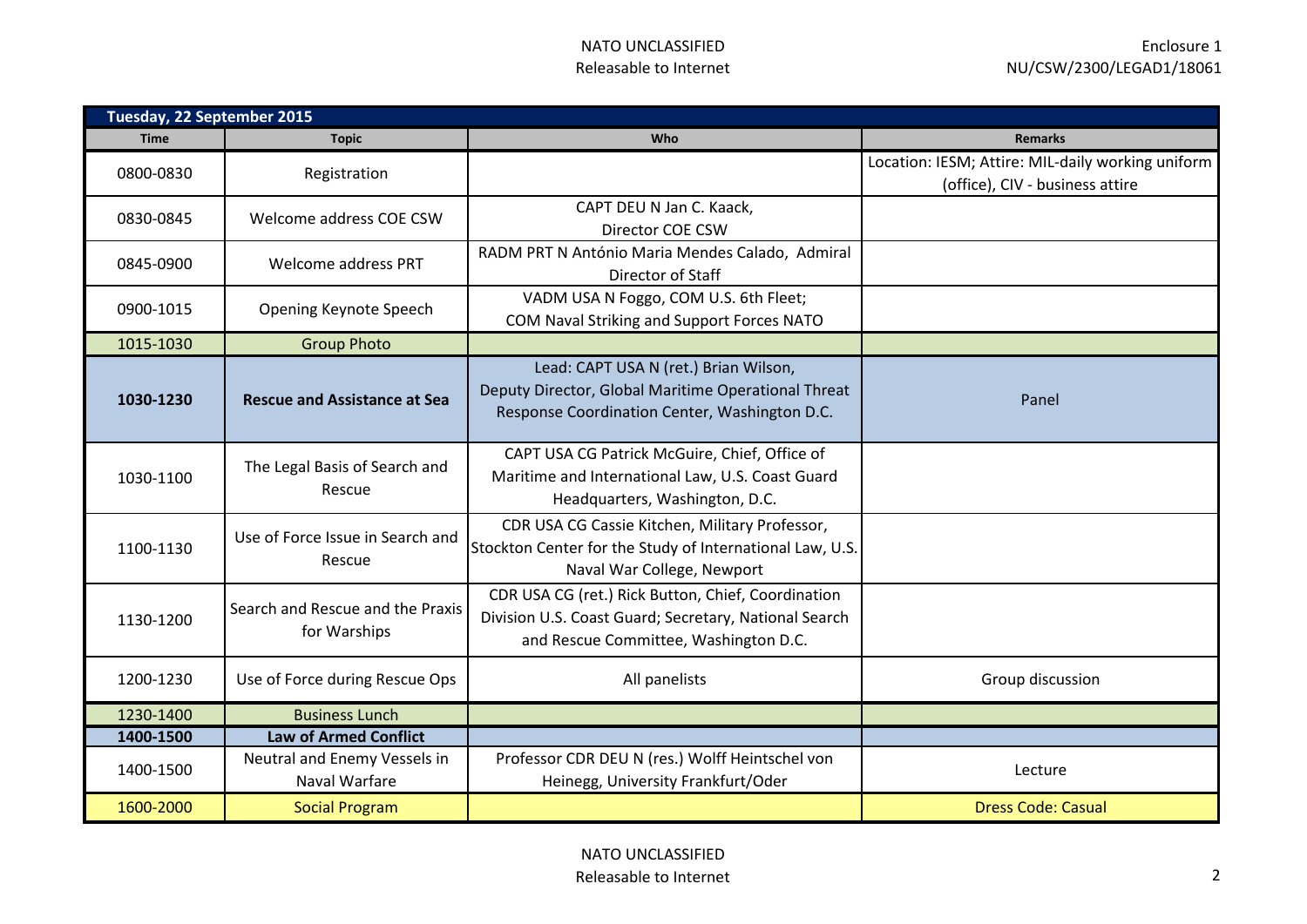| <b>Wednesday, 23 September 2015 (Morning)</b> |                                                                                                                 |                                                                                                                                                           |                                              |
|-----------------------------------------------|-----------------------------------------------------------------------------------------------------------------|-----------------------------------------------------------------------------------------------------------------------------------------------------------|----------------------------------------------|
| <b>Time</b>                                   | <b>Topic</b>                                                                                                    | <b>Who</b>                                                                                                                                                | <b>Remarks</b>                               |
| 0900-1130                                     | Law Enforcement on the High<br><b>Seas</b>                                                                      | Lead: Mr. Wayne Raabe, USA Department of Justice,<br>Washington D.C.                                                                                      | Panel                                        |
| 0900-0930                                     | The Legal Basis for Law<br>Enforcement on the High Seas<br>including Articles 91, 110 UNCLOS                    | Mr. Wayne Raabe                                                                                                                                           |                                              |
| 0930-1000                                     | The U.S. Coast Guard Practice of<br>the Boarding of Unflagged<br>Vessels                                        | CDR USA CG Scott Herman, Chief, Coast Guard<br>Response Law Division Office of Maritime and<br><b>International Law</b>                                   |                                              |
| 1000-1030                                     | Coffee-Break                                                                                                    |                                                                                                                                                           |                                              |
| 1030-1130                                     | <b>Weapons of Mass Destruction:</b><br><b>Operational and Legal Aspects</b>                                     | Mr. Erik Anderson, National Counterproliferation<br>Center, Virginia                                                                                      | Break-out Session 1 for Non-Lawyers; Lecture |
| 1030-1100                                     | An Academic Perspective on<br>Stateless Vessels - Relevant<br><b>International Law and Cases</b>                | Professor Wolff Heintschel von Heinegg                                                                                                                    |                                              |
| 1100-1130                                     | Identification of Criteria for<br>Stateless Vessels; Consensus on<br>Article 91 UNCLOS                          | All panelists                                                                                                                                             | Group discussion                             |
| 1130-1230                                     | <b>Maritime Law Disputes on the</b><br><b>Horizon</b>                                                           |                                                                                                                                                           | Lecture                                      |
| 1130-1230                                     | <b>Legal Issues and Operational</b><br><b>Classifications of UUVs - A Brief</b><br><b>Summary for Operators</b> | CAPT USA CG Andrew Norris, Robert J. Papp, Jr.,<br>Professor of Maritime Security,<br>U. S. Naval War College, Newport                                    | Break-out Session 2 for Non-Lawyers; Lecture |
| 1130-1230                                     | Maritime Law Disputes on the<br>Horizon                                                                         | Dr. Ian Ralby,<br>Adjunct Professor of Maritime Law and Security, Africa<br>Center for Strategic Studies, National Defense<br>University, Washington D.C. |                                              |
| 1230-1400                                     | <b>Business Lunch</b>                                                                                           |                                                                                                                                                           |                                              |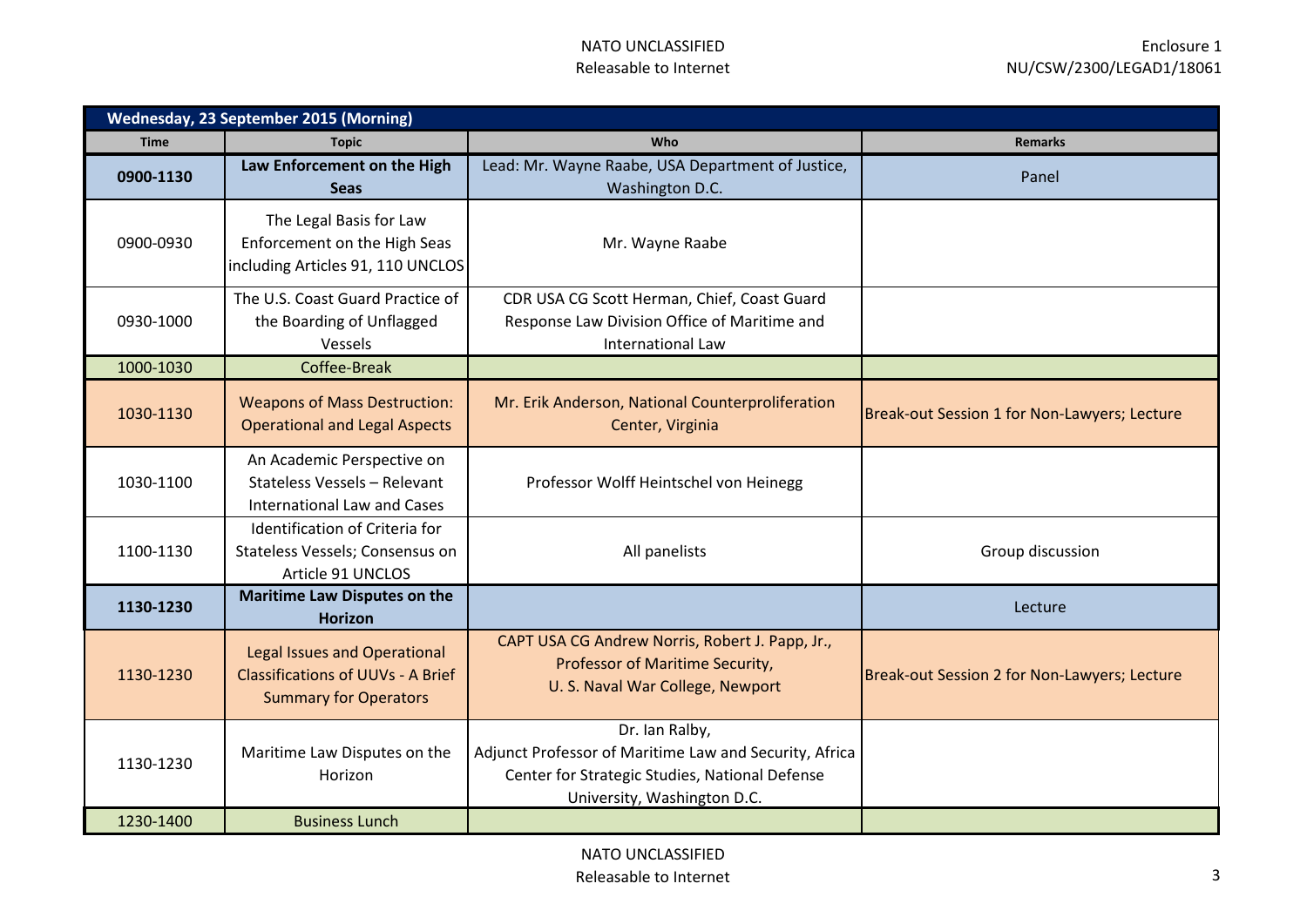| <b>Wednesday, 23 September 2015 (Afternoon)</b> |                                                         |                                                                                                                                                                                                     |                                                                                                                                                         |
|-------------------------------------------------|---------------------------------------------------------|-----------------------------------------------------------------------------------------------------------------------------------------------------------------------------------------------------|---------------------------------------------------------------------------------------------------------------------------------------------------------|
| <b>Time</b>                                     | <b>Topic</b>                                            | Who                                                                                                                                                                                                 | <b>Remarks</b>                                                                                                                                          |
| 1400-1630                                       | The Mining of International<br><b>Straits</b>           | Lead: Professor CDR USA N (ret.) Sean Henseler,<br>Director of Operations, Operational Level Programs dept.,<br>College of Operational and Strategic Leadership, U.S. Naval<br>War College, Newport | Panel                                                                                                                                                   |
| 1400-1430                                       | Mining in Wartime and<br>Peacetime                      | Professor Wolff Heintschel von Heinegg                                                                                                                                                              |                                                                                                                                                         |
| 1430-1500                                       | Mining of Straits and Civil<br>Shipping                 | Mr. Sebastian Hons, Managing Director Marine Risk<br>and Quality, Bremen                                                                                                                            |                                                                                                                                                         |
| 1500-1530                                       | Coffee-Break                                            |                                                                                                                                                                                                     |                                                                                                                                                         |
| 1530-1600                                       | The U.S. Military Perspective                           | Professor Sean Henseler                                                                                                                                                                             |                                                                                                                                                         |
| 1600-1630                                       | Legal Possibilities for Counter<br>Reactions            | All panelists                                                                                                                                                                                       | Group discussion                                                                                                                                        |
| 1630-1730                                       | "Law Lovers' Speed Dating"<br><b>Networking Session</b> | CDR DEU N (res.) Dr. Joerg Schildknecht,<br>LT USA N Rebecca Dickey, LEGADs COE CSW                                                                                                                 |                                                                                                                                                         |
| Table 1                                         | <b>Assistance Entry</b>                                 | CAPT DEU N (res.) Uwe Althaus, Chief LEGAD OpLaw,<br>DEU Navy HQ                                                                                                                                    |                                                                                                                                                         |
| Table 2                                         | <b>Naval Warfare</b>                                    | Professor Wolff Heintschel von Heinegg                                                                                                                                                              |                                                                                                                                                         |
| Table 3                                         | South China Sea                                         | Dr. Ian Ralby                                                                                                                                                                                       |                                                                                                                                                         |
| Table 4                                         | Legal Framework: Persons<br>Rescued at Sea              | CDR USA CG Cassie Kitchen                                                                                                                                                                           |                                                                                                                                                         |
| Table 5                                         | Use of Force: Semi Submersible<br>Vessels               | Mr. Brian Wilson                                                                                                                                                                                    |                                                                                                                                                         |
| Table 6                                         | Search and Rescue                                       | Mr. Rick Button                                                                                                                                                                                     |                                                                                                                                                         |
| Table 7                                         | Bunkering in the EEZ                                    | Professor Loureiro Bastos, Lisbon Law School,<br>University of Lisbon                                                                                                                               |                                                                                                                                                         |
| 2000                                            | <b>Dinner Event</b>                                     |                                                                                                                                                                                                     | Location: Messe de Cascais; Attire: Business<br>Casual (jacket/tie, short cocktail dresses or<br>equivalent); Depart ISEM: 1900; Depart Caxias:<br>1945 |